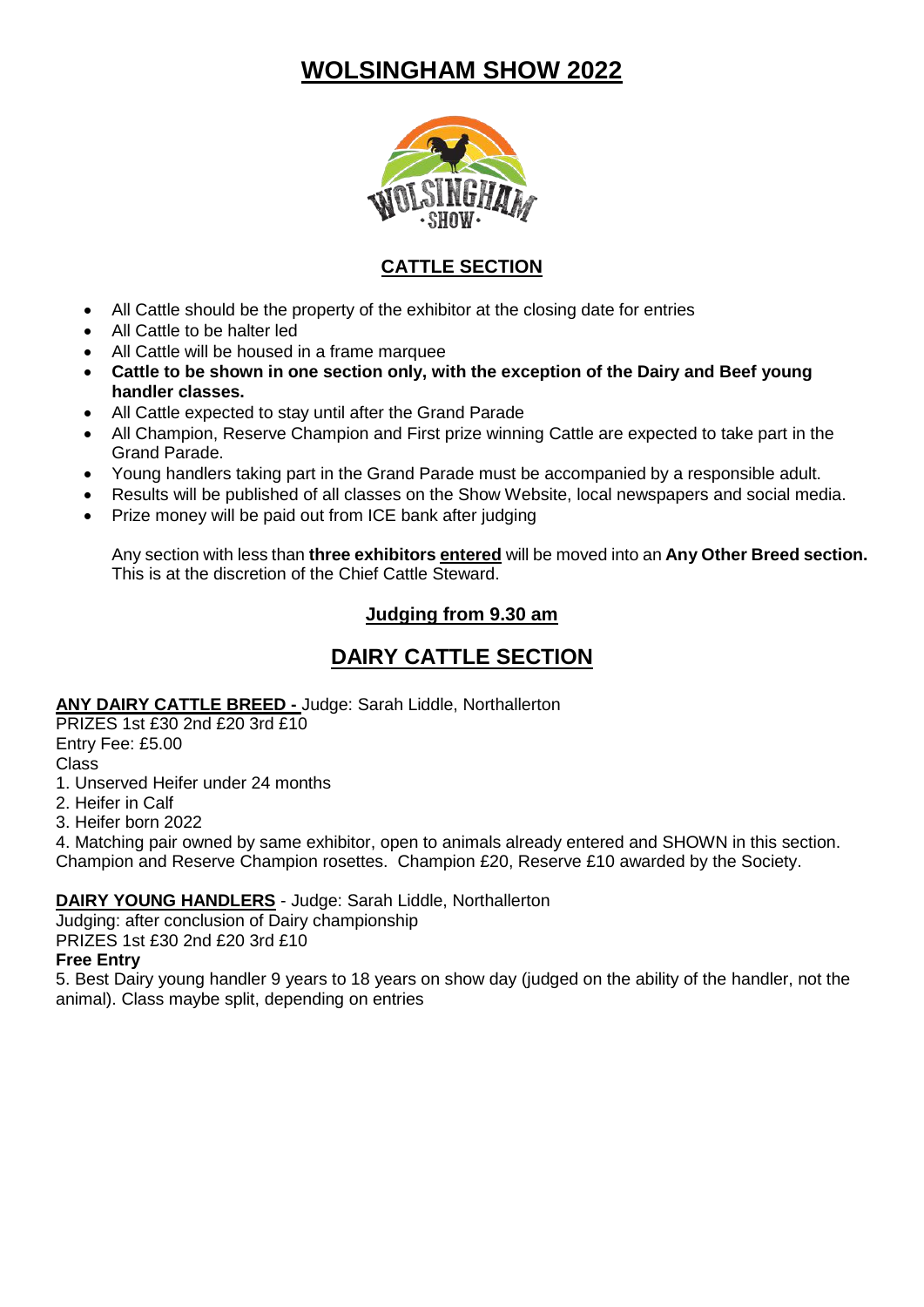# **BEEF CATTLE SECTION**

**COMMERCIAL BEEF CATTLE -** Judge: Jennifer Hyslop, Settle, North Yorkshire

PRIZES 1st £30 2nd £20 3rd £10 Entry Fee: £5.00 Class:

6. Cross Bred Bullock to be haltered 12 months and under on show day

7. Cross Bred Bullock to be haltered over 12 months of age on show day

8. Cross Bred Heifer to be haltered 12 months and under on day of show

9. Cross Bred Heifer to be haltered over 12 months of age on show day

10. Matching pair owned by same exhibitor, open to animals already entered and SHOWN in the commercial classes.

Champion and Reserve Champion rosettes. Champion £75, Reserve champion £50. Sponsored by John Keenan (Butcher) Wolsingham

#### **DEXTER CATTLE -** Judge: Robin Murray, Frizington, Cumbria

PRIZES 1st £30 2nd £20 3rd £10 Entry Fee: £5.00 Class: 11.Bull, any age 12. Heifer under 24 months old. 13.Cow in calf or with calf at foot

14.Matching pair owned by same exhibitor, open to animals already entered and SHOWN in this section. Champion and Reserve Champion rosettes. Champion £20, Reserve £10 awarded by the Society.

#### **HIGHLAND CATTLE -** Judge: Alastair Fitzsimon, Lochfoot, Dumfries

PRIZES 1st £30 2nd £20 3rd £10 Entry Fee: £5.00 Class: 15. Bull any age 16. Heifer under 24 months 17. Cow in Calf or with calf at foot 18. Matching pair owned by same exhibitor, open to animals already entered and SHOWN in this section. Champion and Reserve Champion Rosettes. Champion £20, Reserve £10 awarded by the Society.

### **BEEF SHORTHORN CATTLE -** Judge: Geoff Riby, Bridlington

PRIZES 1st £30 2nd £20 3rd £10 Entry Fee: £5.00 Class: 19. Bull any age 20. Heifer under 24 months of age 21. Cow in calf or with calf at foot 22. Matching pair owned by same exhibitor, open to animals already entered and SHOWN in this section. Champion and Reserve Champion Rosettes. Champion £20, Reserve £10

### **ANY OTHER PEDIGREE BREED – CONTINENTAL** – Judge: Jim Courts, Thirsk

Prizes 1st £30, 2<sup>nd</sup> £20, 3<sup>rd</sup> £10 Entry Fee: £5.00 Class: 23. Bull any age 24. Heifer under 24 months of age 25. Cow in calf or with calf at foot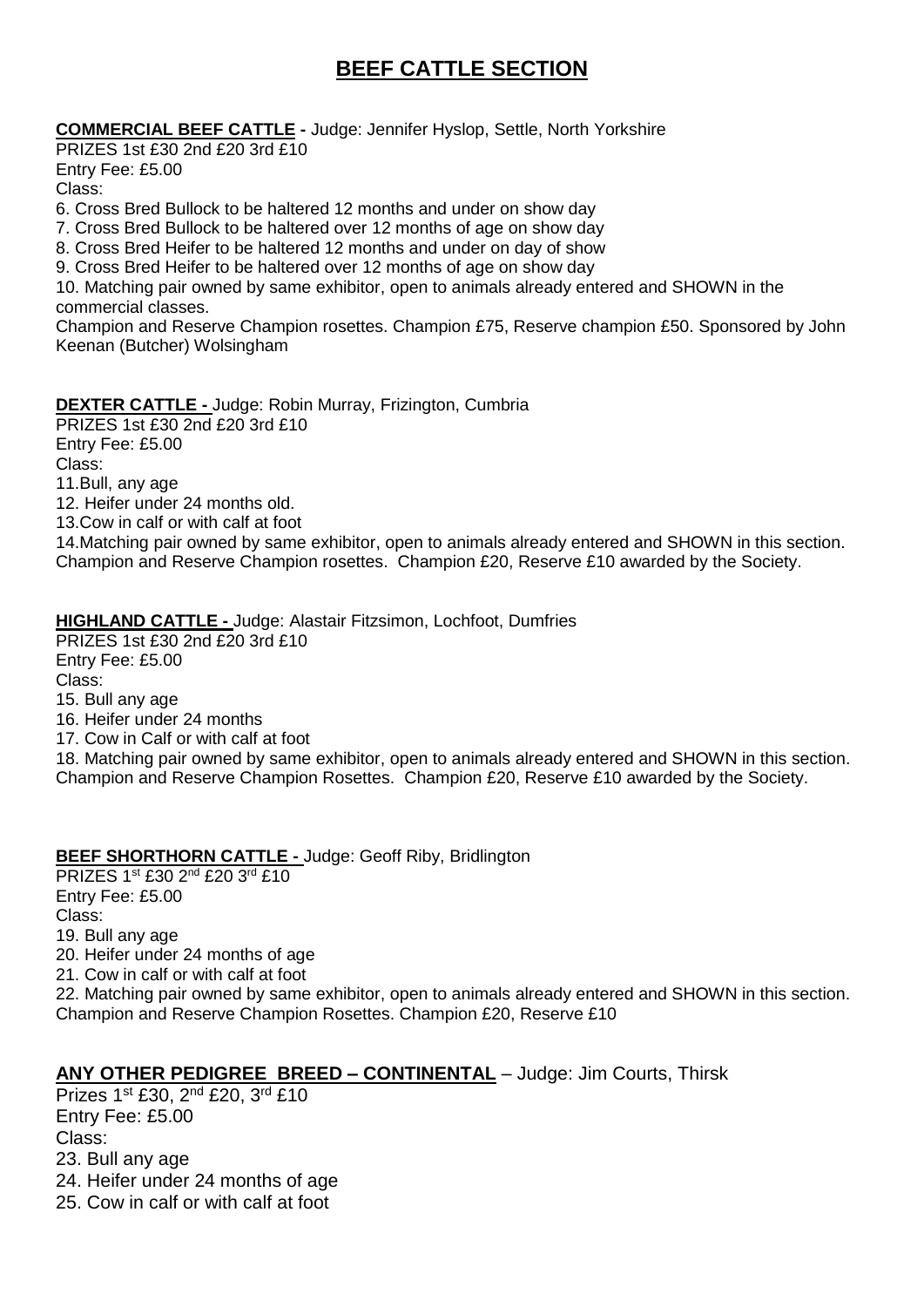26. Matching pair owned by same exhibitor, open to animals already entered and shown in this section.

Champion and Reserve Champion Rosettes. Champion £20.00, Reserve £10.00 awarded by the **Society** 

## **ANY OTHER PEDIGREE BREED – NATIVE** – Judge: J B Henry, Brighouse

PRIZES: 1ST £30, 2ND £20, 3RD 310 Entry Fee: £5.00 Class: 27. Bull any age 28. Heifer under 24 months of age 29. Cow in calf or with calf at foot 30. Matching pair owned by same exhibitor, open to animals already entered and shown in this section.

Champion and Reserve Rosettes. Champion £20, Reserve £10 awarded by the Society

### *Any Other Breed Classes may be split or amalgamated after closing dependent on entries*

*Bull classes may be split by age dependent on number of entries after closing*

**BEEF YOUNG HANDLERS** – Judge: Lucy Corner, Aycliffe, Co Durham 31. Best Beef Young handler, age 12 years to 18 years on show day. To be judged on the ability of the handler, not the animal. *No Bulls or horned cattle* Judging: after the conclusion of the pedigree beef classes PRIZES 1st £30 2nd £20 3rd £10 *Free Entry*

**INTERBREED BEEF BULL CHAMPIONSHIP -** Judge: Jennifer Hyslop, Settle **The winning bull in each section will be eligible for this championship.** Prizes: Champion £75, Reserve Champion £50 The winner will receive the H D Ward Memorial Trophy to be held for one year only.

### **INTERBREED PAIRS CHAMPIONSHIP**

**The winners of the pair class within each section to compete in this Interbreed Championship.**

Prizes: Champion Pair £100, Reserve Pair £50

The Interbreed Pairs Champions will receive the C R Raine & Sons Trophy to be held for one year only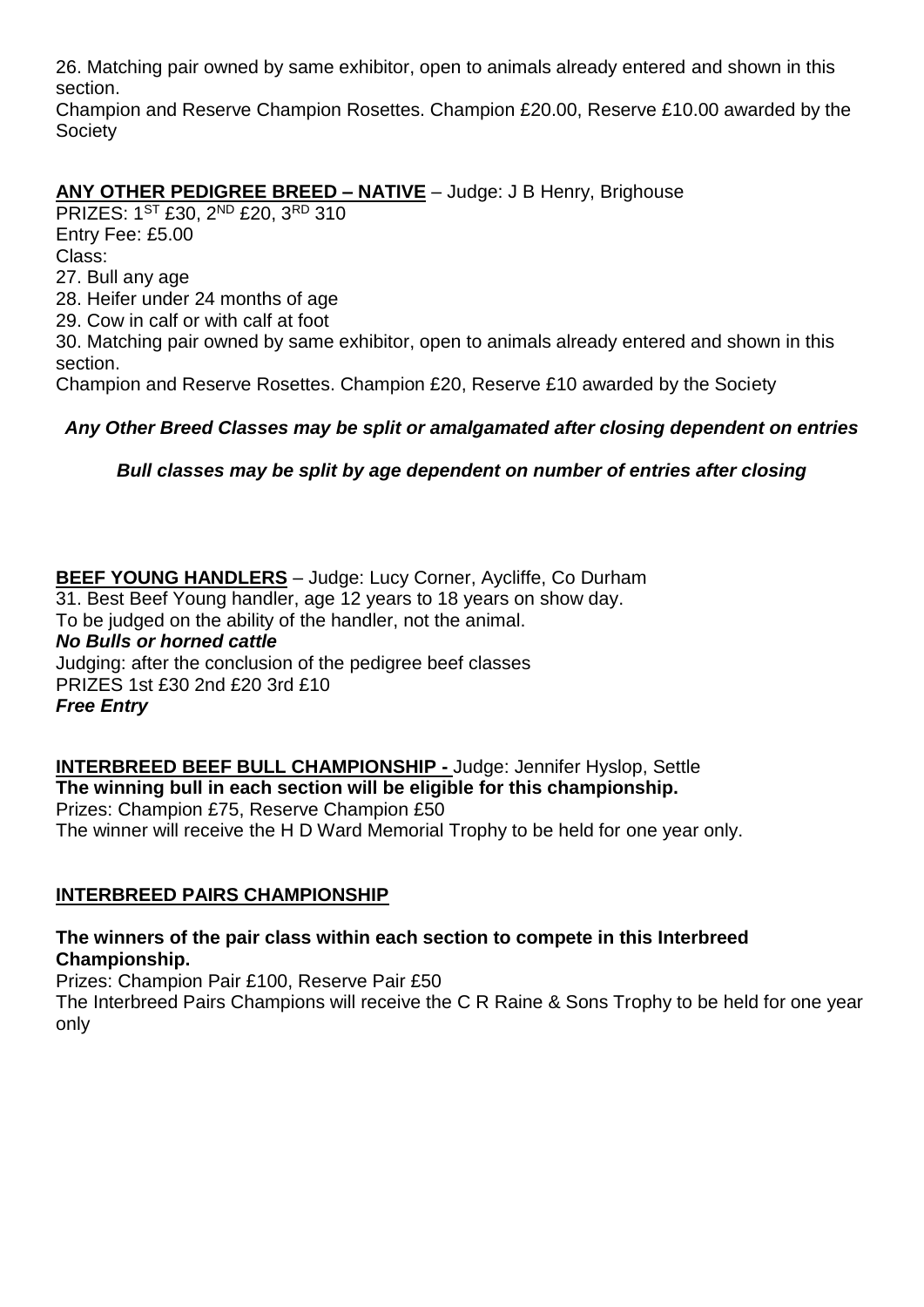## **INTERBREED CHAMPION**

### **The Champion from each Section, dairy and beef, to compete for INTERBREED CATTLE CHAMPION OF WOLSINGHAM SHOW**

Prizes: Champion £100, Reserve £50

The Interbreed Champion will receive the Jennifer Askew Memorial Trophy to be held for one year only

*Health & Safety* – Livestock must be under the control of a competent handler at all times and they must use approved restraints which are safe and fit for purpose. If a handler is a junior handler (under 18 years of age) they must be supervised by an experienced adult handler who is able to restrain/control the animal in an emergency.